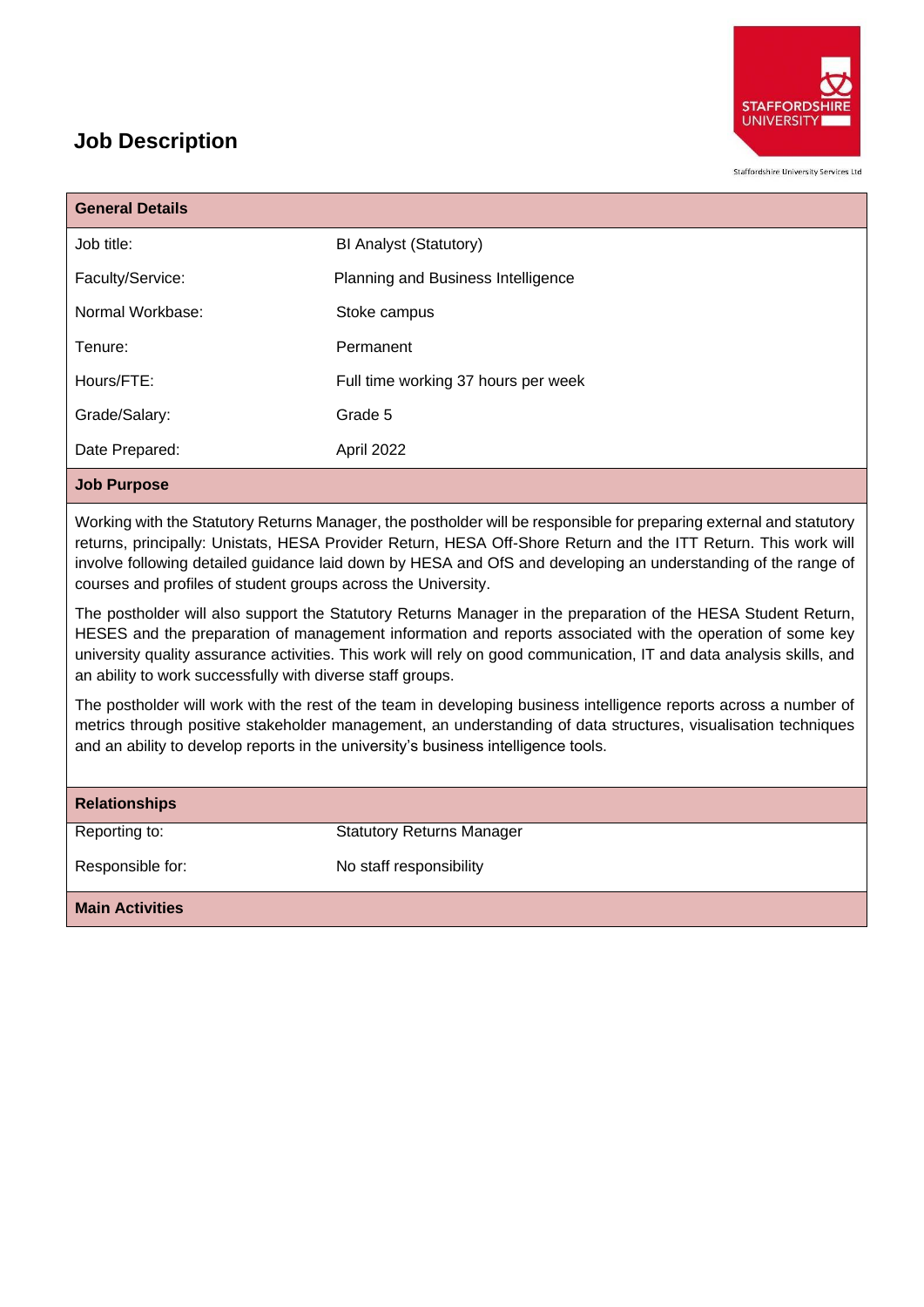- 1. To be responsible for preparing the following statutory returns, under the guidance of the Statutory Returns Manager, and according to the guidance provided by HESA/OfS, including but not limited to Unistats, HESA Off-shore Return, HESA provider Review and ITT Return.
- 2. To work with the rest of the team in developing business intelligence reports across a number of metrics through positive stakeholder management an understanding of data structures, visualisation techniques and an ability to develop reports in the university's business intelligence tool.
- 3. To support the Statutory Returns Manager in preparing the HESA Student Return and HESES, running exception reports, generating, and checking HESA records and interpreting/addressing HESA validation error messages and warnings.
- 4. Conducting sample checks and reviewing audit reports generated to check the data quality of the above returns in relation to standards and rules set by HESA and OfS, under the guidance of the Statutory Returns Manager and the Head of Planning and Business Intelligence.
- 5. Support the implementation of Data Futures by:
	- a. Attending briefing and training sessions
	- b. Identifying required changes to data and to processes
	- c. Planning with other teams the implementation of these required changes
	- d. Training staff on the Data Futures methodology and relevant processes
- 6. To source, collect and manipulate both internal and external data to provide reporting for the University.
- 7. To retain up-to-date knowledge of HE external and Statutory Returns requirements, through reading sectorrelated media, briefings and attending sector workshops and events.
- 8. To support the Statutory Returns Manager to prepare management information to support data quality assurance processes within the University.
- 9. Working with the rest of the team, to provide information, guidance and coaching to support the effective communication of business intelligence across the University.
- 10. To support the work to develop, review and re-engineer as appropriate, processes and work flows to ensure efficiency of operation and enhanced data quality.
- 11. To develop and maintain an awareness of both the HE and business intelligence sectors, particularly regulatory developments pertinent to statutory returns.
- 12. To liaise effectively with appropriate University staff in order to validate and check data consistency.
- 13. To undertake any other reasonable duties as determined by the Statutory Returns Manager or another member of the Management Team within Planning and Business Intelligence.
- 14. To continue professional development and keep up to date with national developments by networking with colleagues across the sector and attending relevant conferences and training.
- 15. At all times, maintain professional standards in relationships, demonstrating a commitment to upholding inclusion and diversity principles and the values of the University.
- 16. To maintain confidentiality and discretion, dealing with information in accordance with GDPR requirements and professional standards.

**Special Conditions**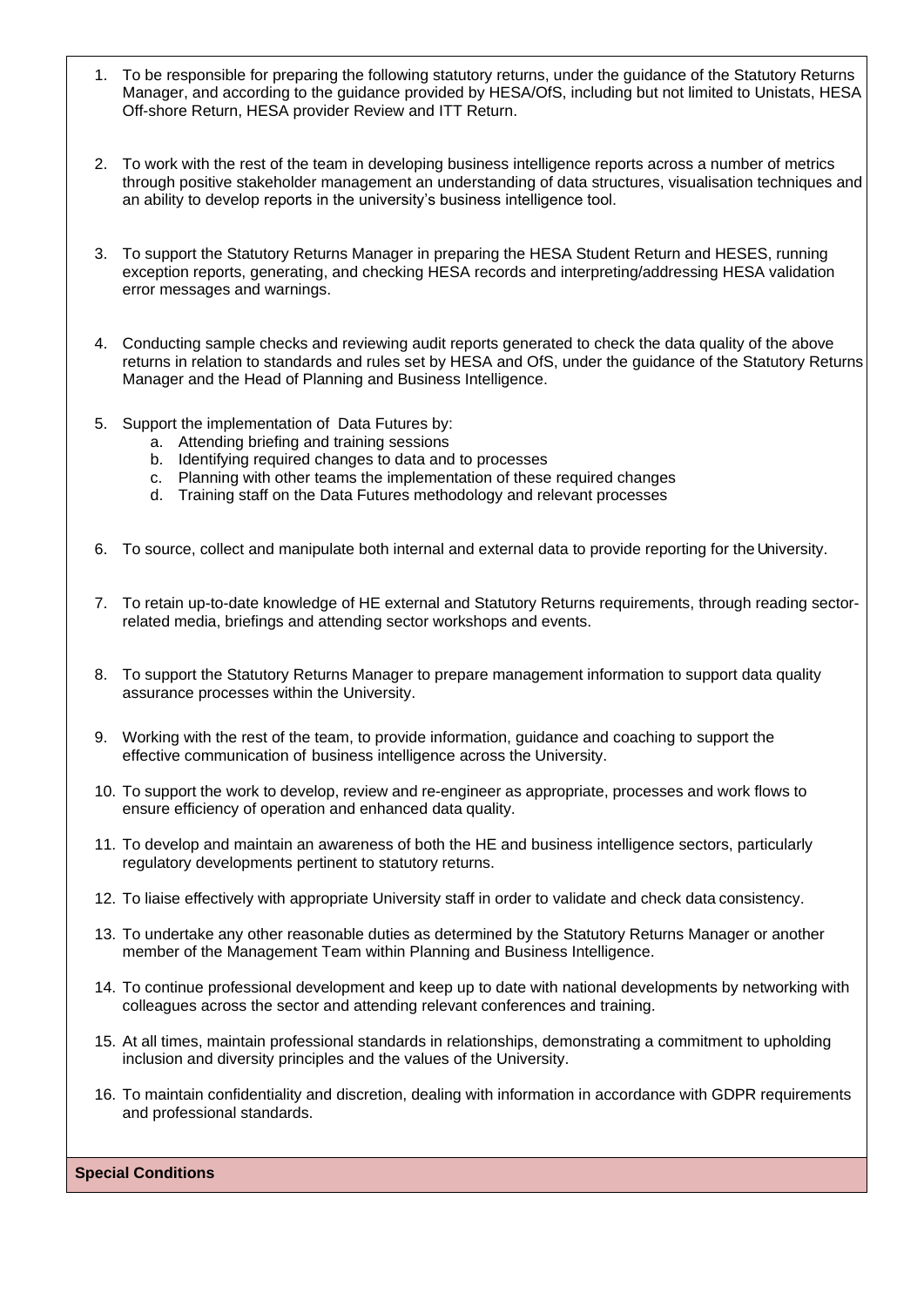To be committed to working with the University to further improve the carbon footprint/environmental issues.

#### **Variation to Job Description**

Staffordshire University reserves the right to vary the duties and responsibilities of its employees within the general conditions of the Scheme of pay and conditions and employment related matters. Thus it must be appreciated that the duties and responsibilities outlined above may be altered as the changing needs of the service may require.

#### **Conditions of Service**

The post is subject to such terms and conditions of employment as negotiated between the Board of Governors of the University and the recognised trade unions, and/or the employees of the University. In negotiating such terms and conditions the Board of Governors will consider any appropriate advice received from the Universities and Colleges Employers Association (UCEA).